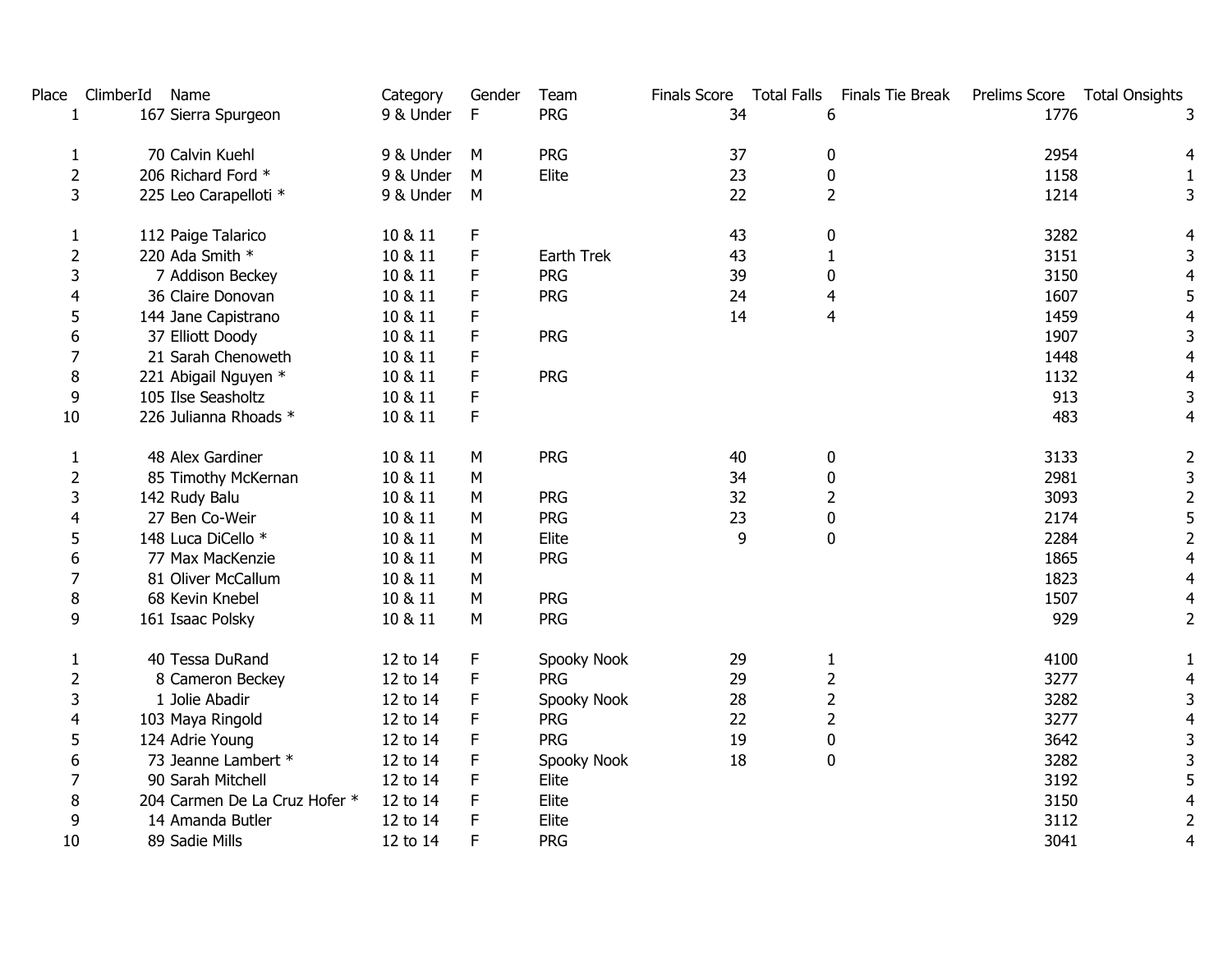| 11             | 130 Mia Kellich       | 12 to 14 | F |            |                |                | 3027 |                |
|----------------|-----------------------|----------|---|------------|----------------|----------------|------|----------------|
| 12             | 58 Piper Hoffman      | 12 to 14 | F | <b>PRG</b> |                |                | 3004 | 2              |
| 13             | 23 Morgan Clark       | 12 to 14 | F | Elite      |                |                | 2735 |                |
| 14             | 122 Kim Wolfskill     | 12 to 14 | F | <b>PRG</b> |                |                | 2183 |                |
| 15             | 55 Leeloo Hart        | 12 to 14 | F | <b>PRG</b> |                |                | 2175 |                |
| 16             | 153 Chloe Hearon      | 12 to 14 | F | <b>PRG</b> |                |                | 2116 |                |
| 17             | 30 Eliza Cucchiara    | 12 to 14 | F | <b>PRG</b> |                |                | 1765 | 0              |
| 18             | 71 Joanna Kuehl       | 12 to 14 | F | <b>PRG</b> |                |                | 1668 | $\overline{2}$ |
| 19             | 222 Sarah Sorino *    | 12 to 14 | F | Elite      |                |                | 1608 | 4              |
| 20             | 209 Ashley Choi *     | 12 to 14 | F | <b>PRG</b> |                |                | 350  | 0              |
| $\mathbf{1}$   | 6 Matthew Baker *     | 12 to 14 | M |            | 43             | 0              | 4618 |                |
| 2              | 29 Zach Cramer        | 12 to 14 | M | <b>PRG</b> | 35             | 5              | 4139 | 3              |
| 3              | 116 Connor Vitz       | 12 to 14 | М | <b>PRG</b> | 32             | 5              | 4414 | 2              |
| 4              | 61 Charlie Iovino     | 12 to 14 | М | Elite      | 30             | 5              | 3981 | 3              |
| 5              | 49 Andrew Gardiner    | 12 to 14 | М | <b>PRG</b> | 27             | 4              | 4188 | 3              |
| 6              | 96 Alexander Palaia   | 12 to 14 | М | <b>PRG</b> | 18             | 3              | 3942 |                |
| 7              | 47 Kyle Funke         | 12 to 14 | М | Doylestown |                |                | 3419 | 2              |
| 8              | 147 Sam DeJoseph      | 12 to 14 | М | Elite      |                |                | 3258 | 1              |
| 9              | 5 Ben Appel           | 12 to 14 | М | <b>PRG</b> |                |                | 3220 | 4              |
| 10             | 67 Nathaniel Kline    | 12 to 14 | М | <b>PRG</b> |                |                | 3214 | $\mathbf{1}$   |
| 11             | 34 Kevin Doebley      | 12 to 14 | М | <b>PRG</b> |                |                | 3109 | $\overline{2}$ |
| 12             | 143 Toby Barkan *     | 12 to 14 | М | <b>PRG</b> |                |                | 2940 | 3              |
| 13             | 127 Foster Stewart    | 12 to 14 | M |            |                |                | 2905 |                |
| 14             | 149 Sol Elsila *      | 12 to 14 | M | PRG        |                |                | 2653 |                |
| 15             | 91 Tyler Mowrey       | 12 to 14 | M | <b>PRG</b> |                |                | 2583 |                |
| 16             | 125 Raef Zielinski    | 12 to 14 | M | <b>PRG</b> |                |                | 2557 | 5              |
| 17             | 160 Asher Polsky      | 12 to 14 | М | <b>PRG</b> |                |                | 1551 | 3              |
| 18             | 169 Connor Williams * | 12 to 14 | М | <b>PRG</b> |                |                | 1508 |                |
| 19             | 42 Nando Dyer *       | 12 to 14 | M | <b>PRG</b> |                |                | 1034 | 3              |
| 20             | 16 Christophe Carre   | 12 to 14 | M | <b>PRG</b> |                |                | 666  | 1              |
| $\mathbf{1}$   | 83 Lillian McClure    | 15 to 18 | F | <b>PRG</b> | 27             | 6              | 3130 | 4              |
| $\overline{2}$ | 41 Sarah Durant       | 15 to 18 | F | <b>PRG</b> | 24             | 3              | 3220 | 3              |
| 3              | 69 Emma Knebel        | 15 to 18 | F | <b>PRG</b> | 20             | 15             | 3190 | 4              |
| 4              | 2 Diana Ahrens        | 15 to 18 | F | <b>PRG</b> | 13             | 0              | 3282 | 3              |
| 5              | 56 Amelia Heppe       | 15 to 18 | F | <b>PRG</b> | 13             | 4              | 3195 | 3              |
| 6              | 38 Meredith Dunbar    | 15 to 18 | F | <b>PRG</b> | $\overline{7}$ | $\overline{2}$ | 2667 | 1              |